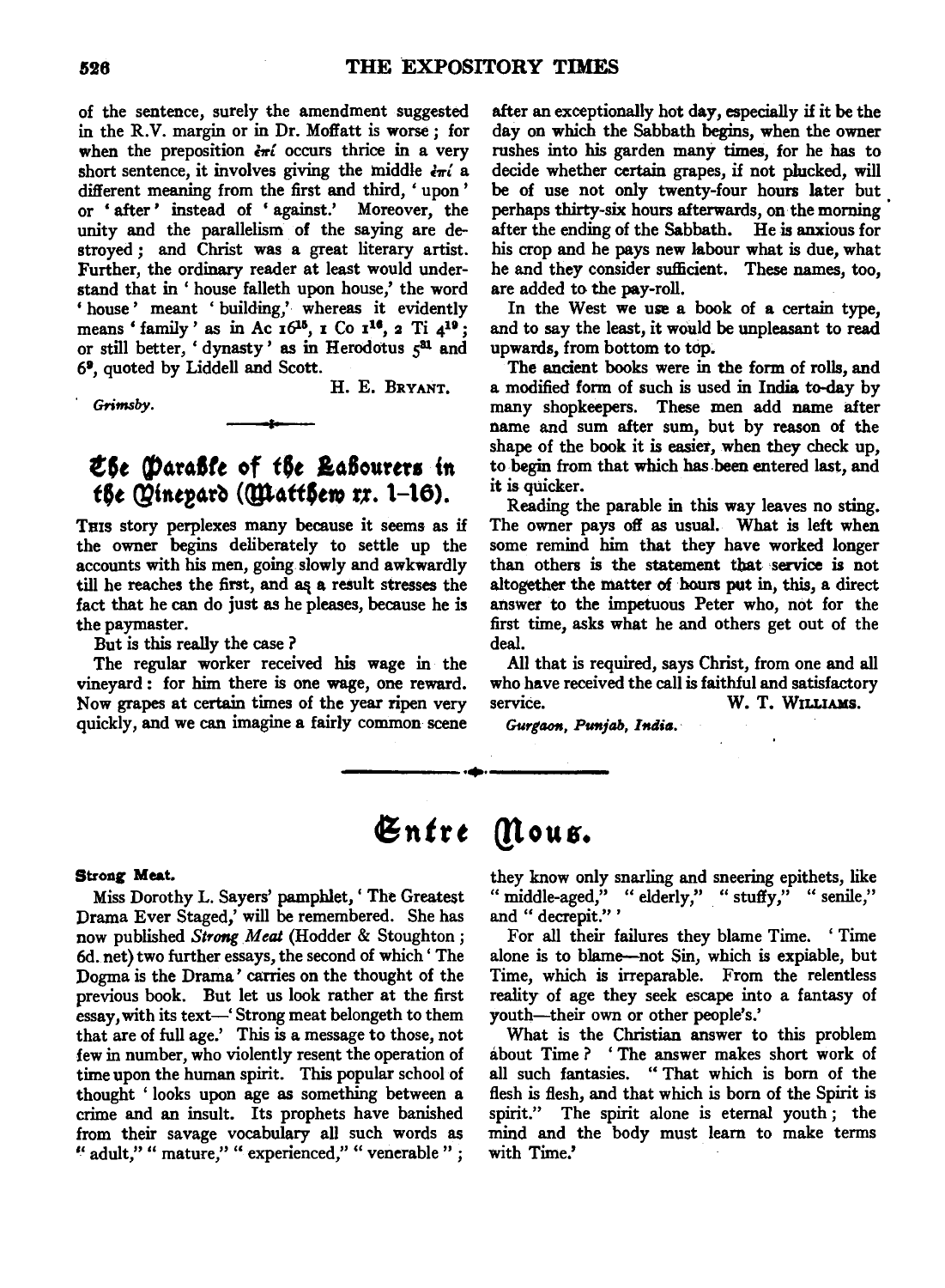have not yet dimmed from the human page. There is therefore teaching value in this little play. It should reassure the secular mind of the historical and human worth of those old tales, and awaken then some deeper curiosity, which must find satisfaction elsewhere.

# Kohila.

Kohila is the story of the shaping of a little Indian nurse-her training in truth, loyalty, and honour. It is the latest Dohnavur book written by Miss Amy Carmichael. It will be remembered that the Dohnavur Fellowship exists to save young children from a life of vice in the service of the temples. Those who have read Miss Carmichael's earlier books cannot forget her individual style, her delicate imagination and spirituality.

Kohila, Cuckoo in English, joined the family of about two hundred other children at Dohnavur when she was four. She found her place in the nurseries where there was much tenderness though no softness. From, the very beginning the child's play was mixed with work. ' There were pots and pans to scrub and brass vessels to polish, and the ground round the nurseries to be swept with brooms made of grasses fastened together in an ingenious Indian way ; and there were floors to wash.'

Nursery rhymes about the common things of homestead, field, and garden were made up on the spot and played their part in education. 'We tried to keep a difference between Sunday rhymes and Monday rhymes, but they sometimes overlapped:

- The lizard runs along the ground and then runs up a tree,
- He turns his funny little head and then he looks at me.
- He wiggle-waggles up and down and then he looks at me,

chanted Kohila and her set with enthusiasm one Sunday morning, just as we were on our way to the village church, which in those days we attended. Visions of a shocked Pastor's face looking over the low mud wall that separated us from his backyard drew forth a mild remonstrance. " But look," was the instant, triumphant answer, "please look; the lizard's doing it; he's going on doing it ! " So we were not too rigid. It would not grieve their Creator if we sang of what His sinless creatures did quite sinlessly on Sunday.'

One thing was felt clearly about the training of the children. It was that all influences should be

bent one way---training should not be perplexed by a mixture of thoughts, but expressed in a single line of conduct. After the child's life had rooted, let the winds blow as they will. *Then* they would only cause the roots to take a firmer grip.

From the nursery Kohila passed to the school, and then at the age of seventeen she began her training as a nurse. It was when she was given the responsibility of being in charge of a nursery with younger girls to train that a weakness in her character came to light. ' The alloy that was discovered in her gold was a weakness which leaned towards shielding a wrongdoer, or even sympathizing with her, rather than taking the harder way of love without dissimulation, the noblest kind of help that soul can offer soul, and by far the most costly. . . . But " Failure is only fatal when it drives us in upon ourselves"; and failure drove Kohila to the Christ of Calvary.'

> From. subtle love of softening things, From easy choices, weakenings, From all that dims Thy Calvary, 0 Lamb of God, deliver me.

Not long after there came a tragic day when Kohila, going with a friend up the mountain to gather a special purple flower for Another's Coming Day (the day on which the children came to the home was celebrated instead of their birthdays), fell from a rock and was killed. The friend who was with her wrote : ' She had such a deep love for everybody that I cannot remember her not loving anybody. . . . She never thought of putting herself first in any way. And everybody in trouble went to her. She was rather like King David when he was in the cave, and every one that was in distress and discontented gathered themselves unto him; for all who were like that went to her, and some became good through her influence.'

How is it possible for the S.P.C.K. to produce anything so attractive at 5s.? And, turning the pages over to the end, the reader has the delightful surprise of finding thirty-nine photographs of the children which Kohila and the other nurses cared for.

A Dohnavur Song.

There were two gardens in the land, And both lay on a hill, And one was called Gethsemane,

The other was near Calvary ;

And both are with us still.